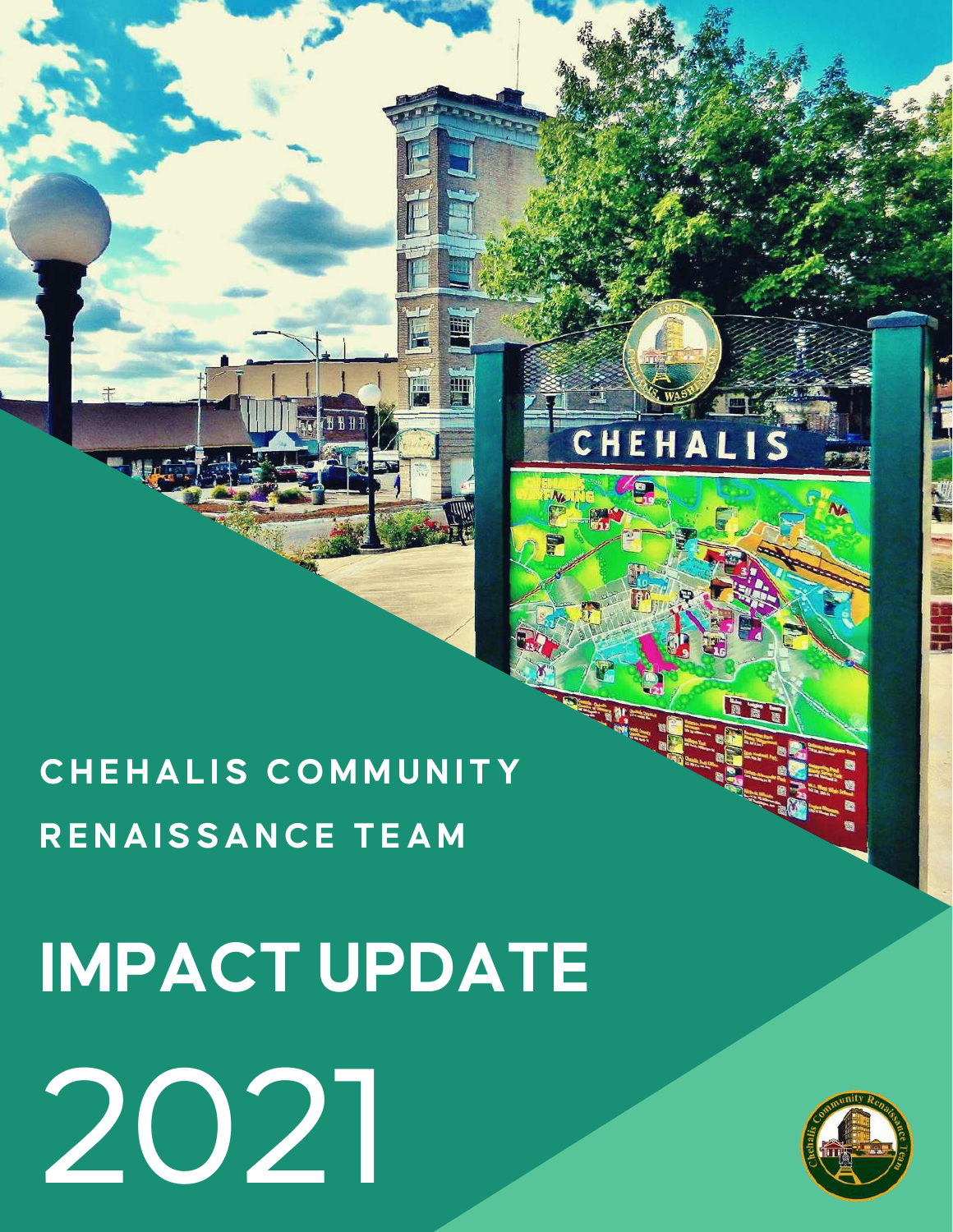#### About Us

We are built for resilience, effectiveness, vibrancy, and change. We leverage local assets and through a network of engagement and resourcefulness, create programs and activities that support Chehalis and foster a healthy community. CCRT is an investment in our shared past, present, and future.

#### MISSION

We cultivate relationships and celebrate community to deliver a more vibrant Chehalis

#### VISION

Chehalis is a more prosperous, attractive, and inclusive community for all

# VALUES

- Intentionality: High quality and sustainable programs and services
- Ethics: Outstanding quality of life and quality of place for all residents
- Integrity: Strong connection to supporting local businesses, artists, and endeavors
- Dynamism: Vibrant local economy and thriving regional destination
- Innovation: Unique community projects and contributions that serve a purpose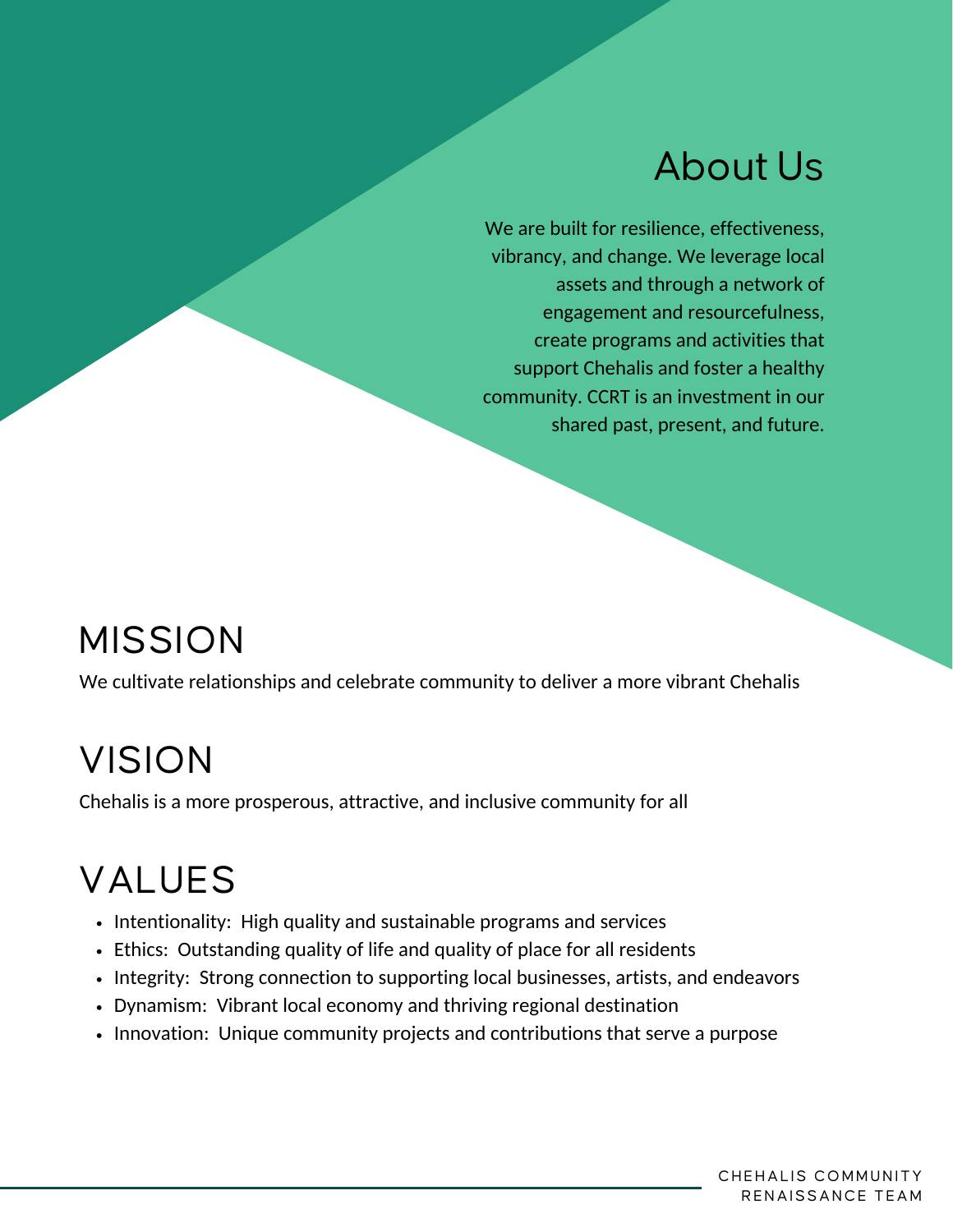

#### Overview: Chehalis Community Renaissance Team

The Chehalis Community Renaissance Team (CCRT) is a non-profit organization offering the opportunity for citizen volunteers to put a permanent positive stamp on the Chehalis community. Much has been accomplished since the Chehalis Renaissance Plan was officially adopted by the Chehalis City Council in 2009. This multi-year, community-wide effort includes projects and initiatives focused on community promotion, economic development, quality design, and downtown development. The CCRT is tasked with accomplishing the goals outlined in the plan through voluntary leadership, broad community participation, and using disciplined project management. Specifically, our goals include:

- Making the Chehalis area a more attractive place in which to live and raise a family
- Enhancing job opportunities and the involvement of youth, so more high school and college graduates choose to live in the area
- Increasing tourism to support local retailers, hotels, and restaurants
- Increasing retail business to enhance local shopping  $\bullet$

CCRT is an active participant in Washington State's Main Street Program. The program is organized under Washington State's Department of Archaeology & Historic Preservation and supports community efforts in developing strategies to stimulate long-term economic growth and civic pride within downtown communities. This program has provided CCRT with a successful approach and structure to carry out projects. Our director serves on the Washington State Main Street Advisory Board tasked with leading the development of the program at the state level. Through Main Street, we have gained valuable resources for project ideas, insight into relationship building with partners and businesses, forecasts and trends for local economic development, and the ability to participate in Main Street's B&O tax credit incentive program.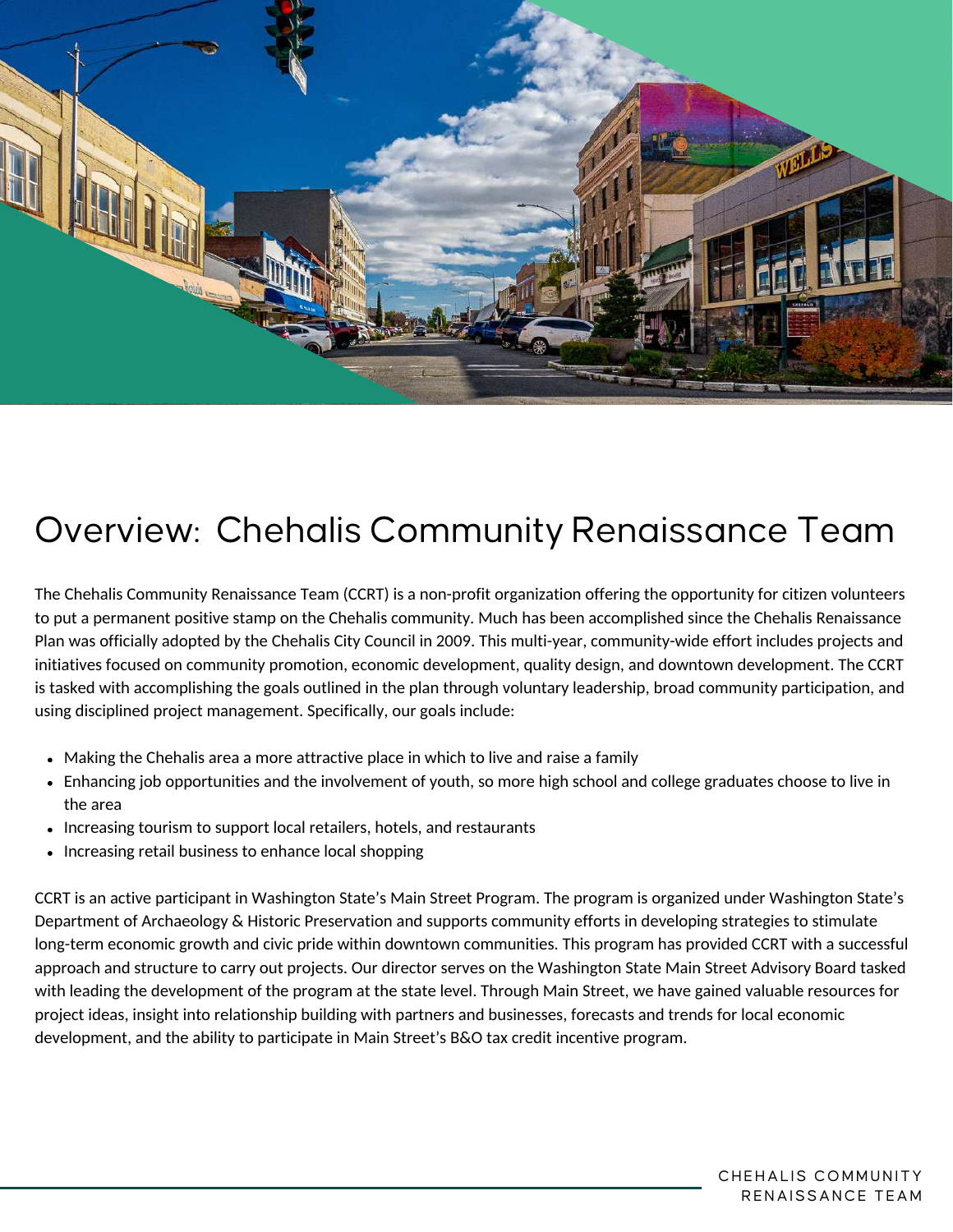

# ECONOMIC VITALITY

- The Facade Improvement Grant Program, launched in 2017, has awarded 30 grants to local business and property owners. Eight grants were awarded in 2021. Each award funds 75% of facade improvement costs up to \$2,500. CCRT has leveraged over \$431,000 in building improvements downtown since the program's inception.
- The Digital Marketing Grant Program, launched in spring 2020 in response to the COVID-19 pandemic, provides matching funds to enhance downtown businesses' online presence. Nine grants have been awarded to date.
- The Community Priority Improvement Fund is offered to property owners with buildings in Chehalis recognized as deteriorated, dilapidated, unsafe, and/or obsolete. Two matching grants were awarded in 2021.
- Our coworking space, Chehalis Coworks enjoyed another year of membership growth during its third year in downtown Chehalis. CCRT manages Chehalis Coworks as a shared workspace for contractors, freelancers, remote workers, travelers, and business professionals. We currently host 28 renewing monthly members and 250+ community members who utilize daily/weekly rates and conference room rentals. High-speed fiber internet, a kitchen, conference room, outdoor courtyard, coffee/snacks, office supplies, and printer/copier are provided.
- Strengthening local economic partnerships, CCRT Executive Director, Annalee Tobey, was appointed to the Economic Alliance of Lewis County's Board of Directors in November.
- CCRT monitors vacancies downtown and hosts these opportunities on the website. At this time there are only two spaces currently available for sale/lease.



# **DESIGN**

- Two new murals were installed in 2021 bringing more color and art into Chehalis. Murals were installed at the Chehalis Airport featuring our area's aviation history and a whimsical set of wings at M&K Town Store brings people into town to "selfie" with this new piece of art.
- Spring flowers were planted in Downtown Chehalis, partnering with Kaija's Garden & Pet and the City of Chehalis staff for the procurement, planting, and care of the flowers.
- Holiday decorations were expanded throughout the city this year purchasing new light strings, refurbishing pole mounts on Chehalis Ave. and Market Blvd., and purchasing new items for the "gingerbread house."
- The litter pick-up program was revived in 2021. Litter is picked up citywide in high traffic areas year-round.
- The Color Chehalis! Activity Book for Kids was created and 2,750 copies were distributed. The book features a children's version of the historic downtown walking guide. Due to requests for more copies, the books will be reprinted in 2022.
- Seasonal photo displays were created to invite visitors to take a fun photo downtown. The display is installed outside Book 'N' Brush and the scenes rotate throughout the year.
- Development of a self-guided art tour to lead visitors to local art installations downtown began in 2021. This tour will launch in early spring 2022 when weather improves.